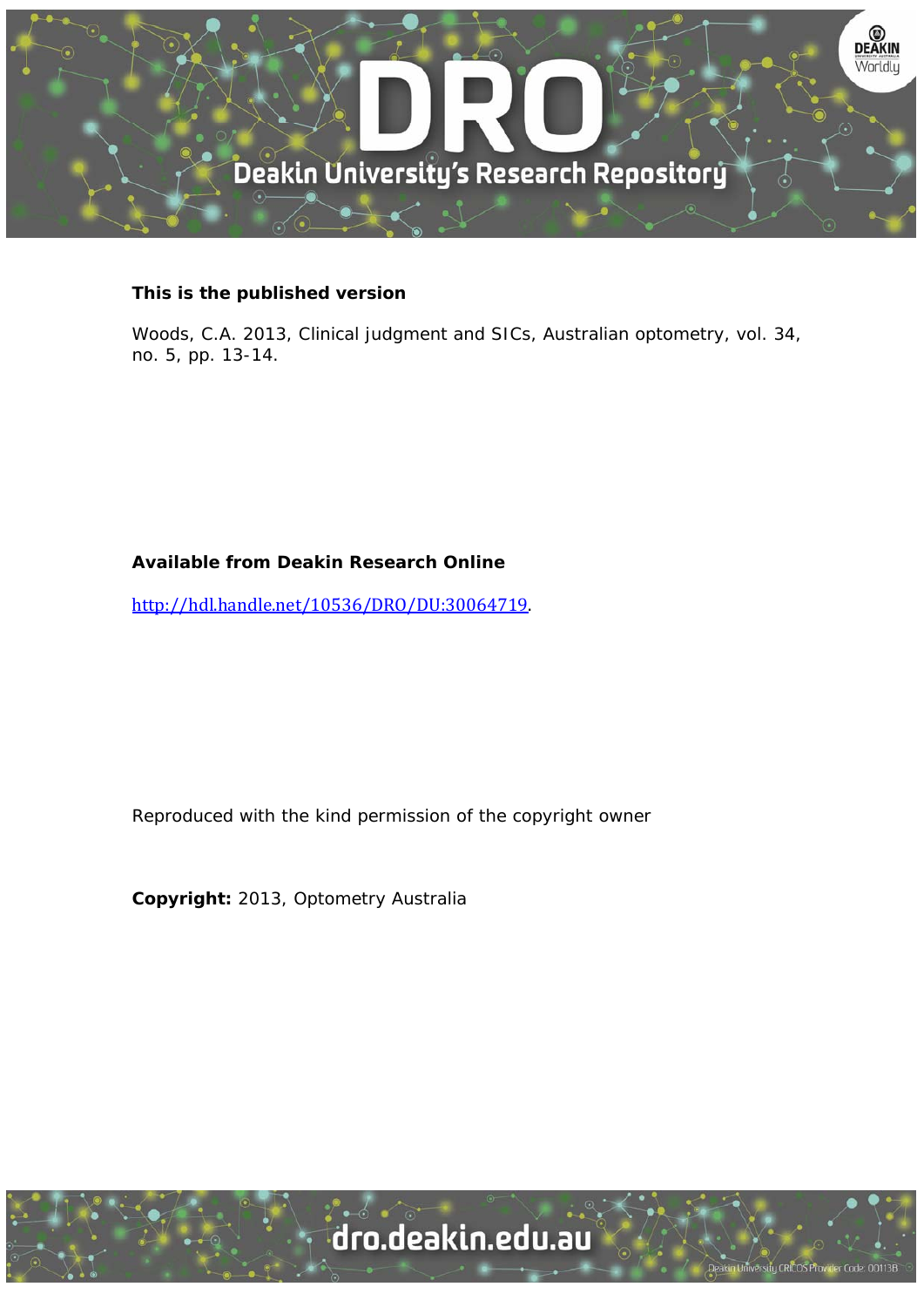## **CONTACT LENSES** Choice of lens materials and solutions

# Clinical judgment and SICS

#### Craig A Woods

PhD MCOptom FAAO FACO Associate Professor, Director of Optometric Clinical Studies, Deakin Optometry, School of Medicine, Deakin University

Since their introduction in the late 1980s, multipurpose lens care systems (MPS) have become the first choice for contact lens care.1 Simplicity of use is the most likely reason for their preference but that should not be the sole reason for a successful lens care system, as other important attributes are needed:

- effective against microbes
- non-toxic to user
- fast action cycle
- compatible with the corneal epithelium
- compatible with all lens materials
- establishes stable pre- and postlens tear films
- enhances comfort: minimising lens deposition, conditioning the lens surface, and maintaining lens hydration
- inexpensive.

The challenge in delivering these attributes is that some may impact others; an increasing effectiveness against microbes may lead to an increase in epithelial toxicity. Finding this balance is a challenge for the manufacturers and we all know that every patient is different in their physiology and their use of the system.

While all of these attributes are important in a lens care system, if each of us were asked to rank them in order of preference, we would be likely to all have a different ranking. Ideally, we would agree that the MPS must maintain the lens's condition and its surface, be efficacious against microbes and not compromise the corneal epithelium.

Delivering an effective MPS has resulted in different approaches by the manufacturers and affords the optometrist a reasonable selection of products for their patients.

A practitioner must consider many aspects of lens maintenance, performance and patient comfort when determining which lens care system is best. It would be a poor clinical decision to assume or decide that MPS are all the same

and simply recommend only one.

The interactivity between the lens material and surface with the MPS has given rise to much debate over the past few years. Cases in point are whether the incidence of corneal infiltrates is increasing, and the heated debate on the appearance of solution induced corneal staining (SICS).

SICS is characterised by the observation of superficial punctate staining on lens removal (**Figure 1**). The observation is optimised following two hours of lens wear.<sup>2,3</sup>

This was first reported by Jones and colleagues<sup>4</sup> and its appearance has been repeatedly demonstrated since.<sup>5,6,7</sup> Andrasko has the protocol for the observation of SICS

optimised and described on his website (www.staininggrid.com), along with the extent of the appearance of SICS that has been induced for most lens materials and MPS.

What is not clear is the impact of lens age on SICS. Does its appearance worsen or reduce? There is also debate on whether SICS is symptomatic or asymptomatic and whether that reflects the significance of this finding.5,7 Some studies suggest SICS is associated with corneal inflammatory responses (infiltrates).8,9

There is also an alternative view on this condition, which has resulted in an alternative name, preservative associated transient hyperfluorescence or PATH.<sup>10</sup> This theory suggests the apparent fluorescence is due to the formation of a chemical complex between the preservative (PHMB) and sodium fluorescein.

This chemical complex wrapping around epithelial cells and giving the appearance of corneal staining is in fact not staining. The PATH theory suggests the observation you make on lens removal is an artefact of your instillation of the fluorescein.

What can we make of this situation? What should we do?

There is confusion in the literature regarding this and as a practitioner, we have to provide

Continued page 14

Figure 1. Solution induced corneal staining, superficial punctate staining following lens removal and instillation of sodium fluorescein Photo: Centre for Contact Lens Research

Figure 2. Solution induced corneal staining, following lens removal and prior to the instillation of sodium fluorescein Photo: Centre for Contact Lens Research